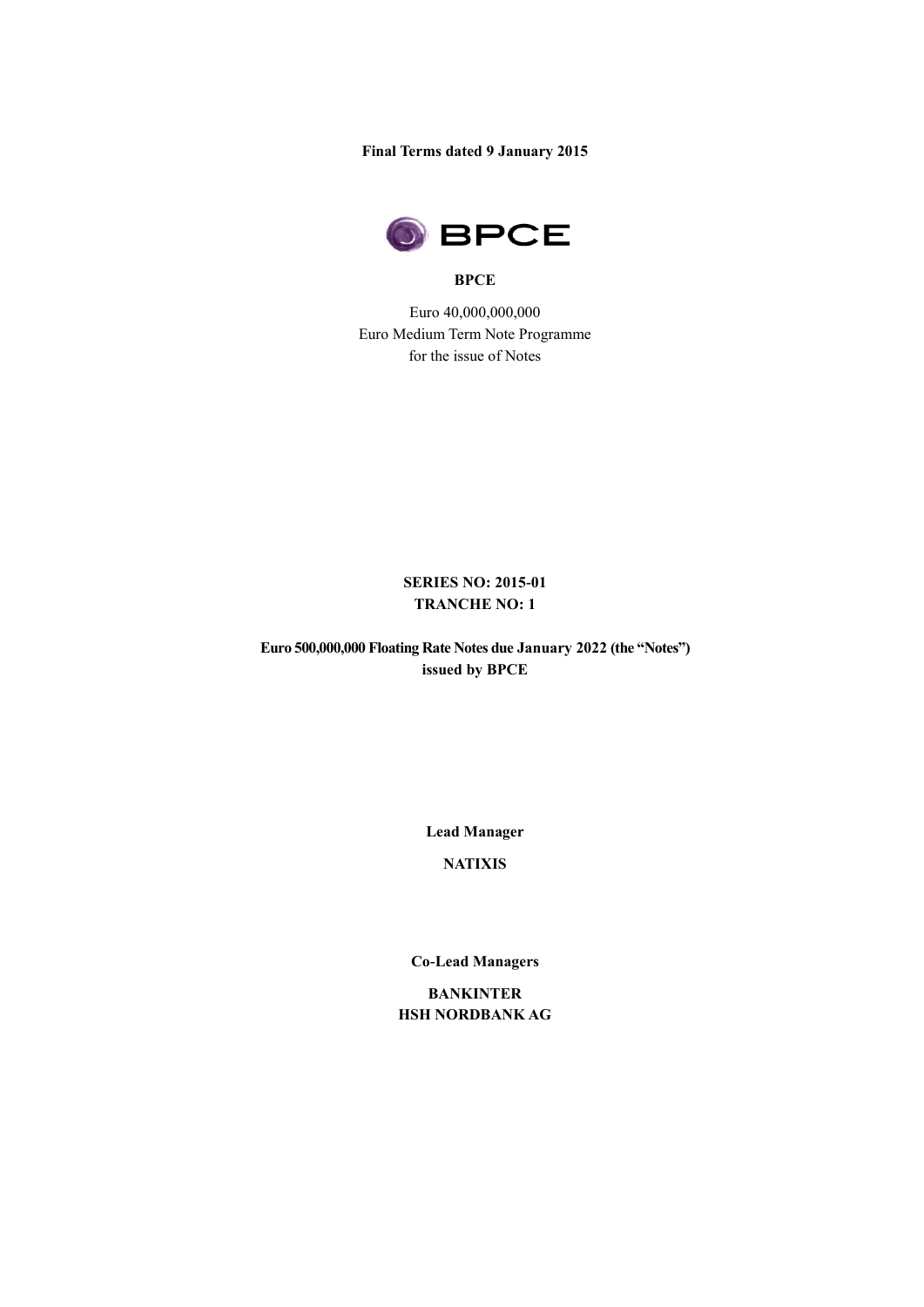# **PART A – CONTRACTUAL TERMS**

Terms used herein shall be deemed to be defined as such for the purposes of the Conditions (the "**Conditions**") set forth in the Base Prospectus dated 20 November 2014 which received visa n°14-610 from the *Autorité des marchés financiers* (the "**AMF**") on 20 November 2014 which constitutes a base prospectus for the purposes of the Prospectus Directive (Directive 2003/71/EC), as amended (the "**Prospectus Directive**").

This document constitutes the Final Terms of the Notes described herein for the purposes of Article 5.4 of the Prospectus Directive and must be read in conjunction with such Base Prospectus. Full information on the Issuer and the offer of the Notes is only available on the basis of the combination of these Final Terms and the Base Prospectus. The Base Prospectus is available for viewing at the office of the Fiscal Agent or each of the Paying Agents and on the website of the AMF (www.amf-france.org) and copies may be obtained from BPCE, 50 avenue Pierre Mendès-France, 75013 Paris, France.

| 1. | Issuer:                           |                                             | <b>BPCE</b>                                                                                                                                                     |  |
|----|-----------------------------------|---------------------------------------------|-----------------------------------------------------------------------------------------------------------------------------------------------------------------|--|
| 2. | (i)                               | Series Number:                              | 2015-01                                                                                                                                                         |  |
|    | (ii)                              | Tranche Number:                             | 1                                                                                                                                                               |  |
|    | (iii)                             | Date on which the Notes become<br>fungible: | Not Applicable                                                                                                                                                  |  |
| 3. | Specified Currency or Currencies: |                                             | Euro                                                                                                                                                            |  |
| 4. | <b>Aggregate Nominal Amount:</b>  |                                             |                                                                                                                                                                 |  |
|    | (i)                               | Series:                                     | Euro 500,000,000                                                                                                                                                |  |
|    | (ii)                              | Tranche:                                    | Euro 500,000,000                                                                                                                                                |  |
| 5. | <b>Issue Price:</b>               |                                             | 100.00 per cent. of the Aggregate Nominal Amount                                                                                                                |  |
| 6. | Specified Denomination(s):        |                                             | Euro 100,000                                                                                                                                                    |  |
| 7. | (i)                               | Issue Date:                                 | 13 January 2015                                                                                                                                                 |  |
|    | (ii)                              | <b>Interest Commencement Date:</b>          | 13 January 2015                                                                                                                                                 |  |
| 8. | Interest Basis:                   |                                             | Three $(3)$ month EURIBOR + 0.56 per cent. Floating Rate<br>(further particulars specified below)                                                               |  |
| 9. | Maturity Date:                    |                                             | Interest Payment Date<br>falling<br>on<br>nearest<br><b>or</b><br>to<br>13 January 2022                                                                         |  |
|    |                                   | 10. Redemption Basis:                       | Subject to any purchase and cancellation or early<br>redemption, the Notes will be redeemed on the Maturity<br>Date at 100.00 per cent. of their nominal amount |  |
|    |                                   | 11. Change of Interest Basis:               | Not Applicable                                                                                                                                                  |  |
|    |                                   | 12. Put/Call Options:                       | Not Applicable                                                                                                                                                  |  |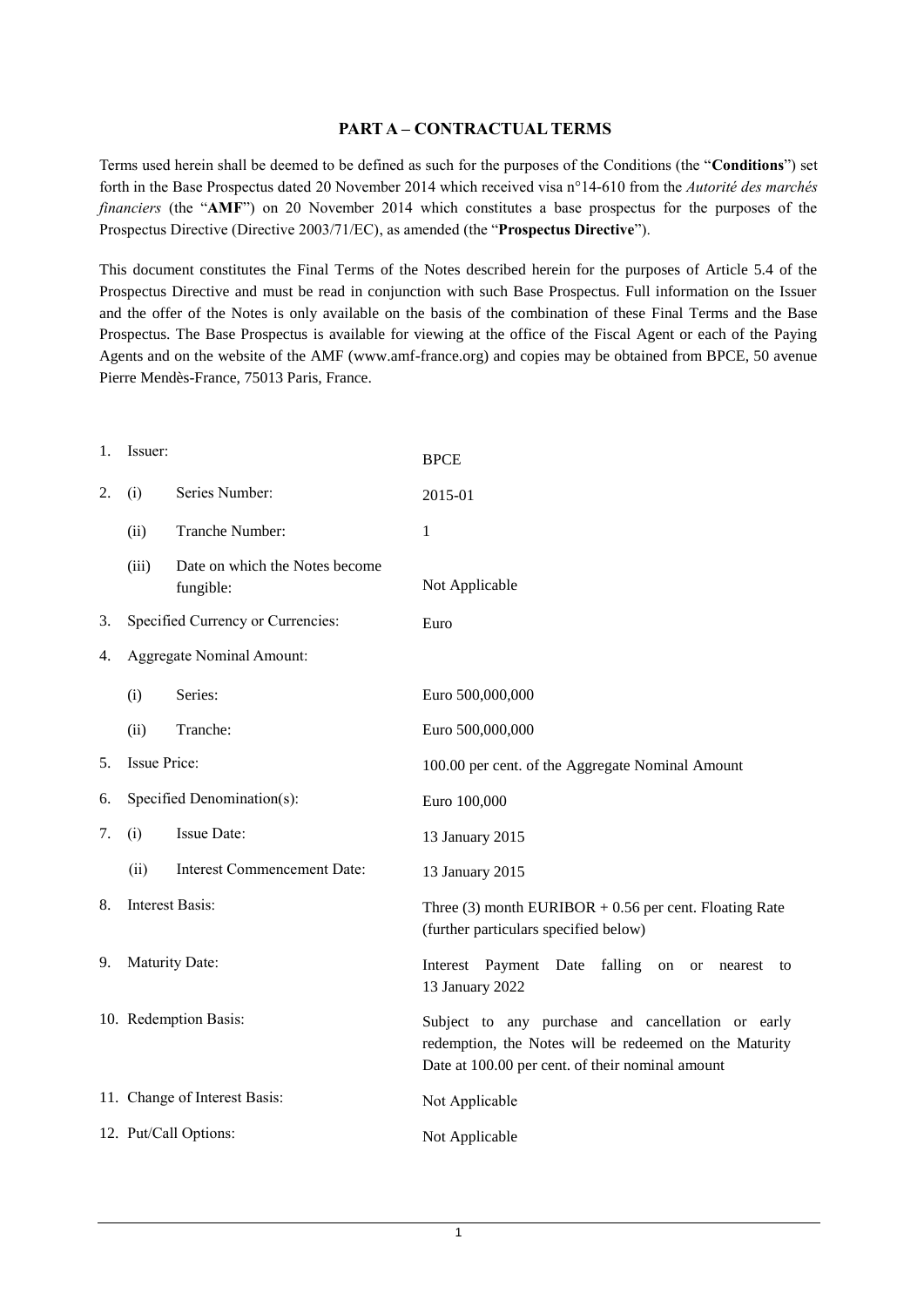- 13. (i) Status of the Notes: Unsubordinated Notes
	- (ii) Dates of the corporate authorisations for issuance of Notes obtained: Decision of the *Directoire* of the Issuer dated 28 April 2014 and decision of Mr. Jean-Philippe Berthaut, Head of Group Funding, dated 5 January 2015

### **PROVISIONS RELATING TO INTEREST (IF ANY) PAYABLE**

|                    | 14. Fixed Rate Note Provisions                                                                                                      | Not Applicable                                                                                                                                                                                                              |
|--------------------|-------------------------------------------------------------------------------------------------------------------------------------|-----------------------------------------------------------------------------------------------------------------------------------------------------------------------------------------------------------------------------|
|                    | 15. Floating Rate Note Provisions                                                                                                   | Applicable                                                                                                                                                                                                                  |
| (i)                | Interest Period(s):                                                                                                                 | As per the Conditions                                                                                                                                                                                                       |
| (ii)               | <b>Specified Interest Payment Dates:</b>                                                                                            | Interest payable quarterly in arrear on 13 January,<br>13 April, 13 July and 13 October in each year, all such<br>dates being subject to adjustment in accordance with the<br>Business Day Convention set out in (iv) below |
| (iii)              | First Interest Payment Date:                                                                                                        | 13 April 2015 subject to adjustement in accordance with<br>the Business Day Convention set out in (iv) below                                                                                                                |
| (iv)               | <b>Business Day Convention:</b>                                                                                                     | Modified Following Business Day Convention                                                                                                                                                                                  |
| (v)                | <b>Interest Period Date:</b>                                                                                                        | Not Applicable                                                                                                                                                                                                              |
| $(v_i)$            | Business Centre(s):                                                                                                                 | Not Applicable                                                                                                                                                                                                              |
|                    | (vii) Manner in which the Rate(s)<br>of<br>Interest is/are to be determined:                                                        | <b>Screen Rate Determination</b>                                                                                                                                                                                            |
|                    | (viii) Party responsible for calculating the<br>Rate(s) of Interest and/or Interest<br>Amount(s) (if not the Calculation<br>Agent): | Not Applicable                                                                                                                                                                                                              |
| (ix)               | Screen Rate Determination:                                                                                                          | Applicable                                                                                                                                                                                                                  |
|                    | - Reference Rate:                                                                                                                   | Three (3)-month EURIBOR                                                                                                                                                                                                     |
|                    | - Interest Determination Date:                                                                                                      | 11.00 a.m. (Brussels time) two (2) TARGET Business<br>Days prior to the first day of each Interest Accrual Period                                                                                                           |
|                    | - Relevant Screen Page:                                                                                                             | <b>Reuters EURIBOR01</b>                                                                                                                                                                                                    |
| (x)                | FBF Determination:                                                                                                                  | Not Applicable                                                                                                                                                                                                              |
| (xi)               | ISDA Determination:                                                                                                                 | Not Applicable                                                                                                                                                                                                              |
| (xii)              | $Margin(s)$ :                                                                                                                       | $+0.56$ per cent. per annum                                                                                                                                                                                                 |
|                    | (xiii) Minimum Rate of Interest:                                                                                                    | Not Applicable                                                                                                                                                                                                              |
|                    | (xiv) Maximum Rate of Interest:                                                                                                     | Not Applicable                                                                                                                                                                                                              |
| $\left( xy\right)$ | Day Count Fraction:                                                                                                                 | Actual/360                                                                                                                                                                                                                  |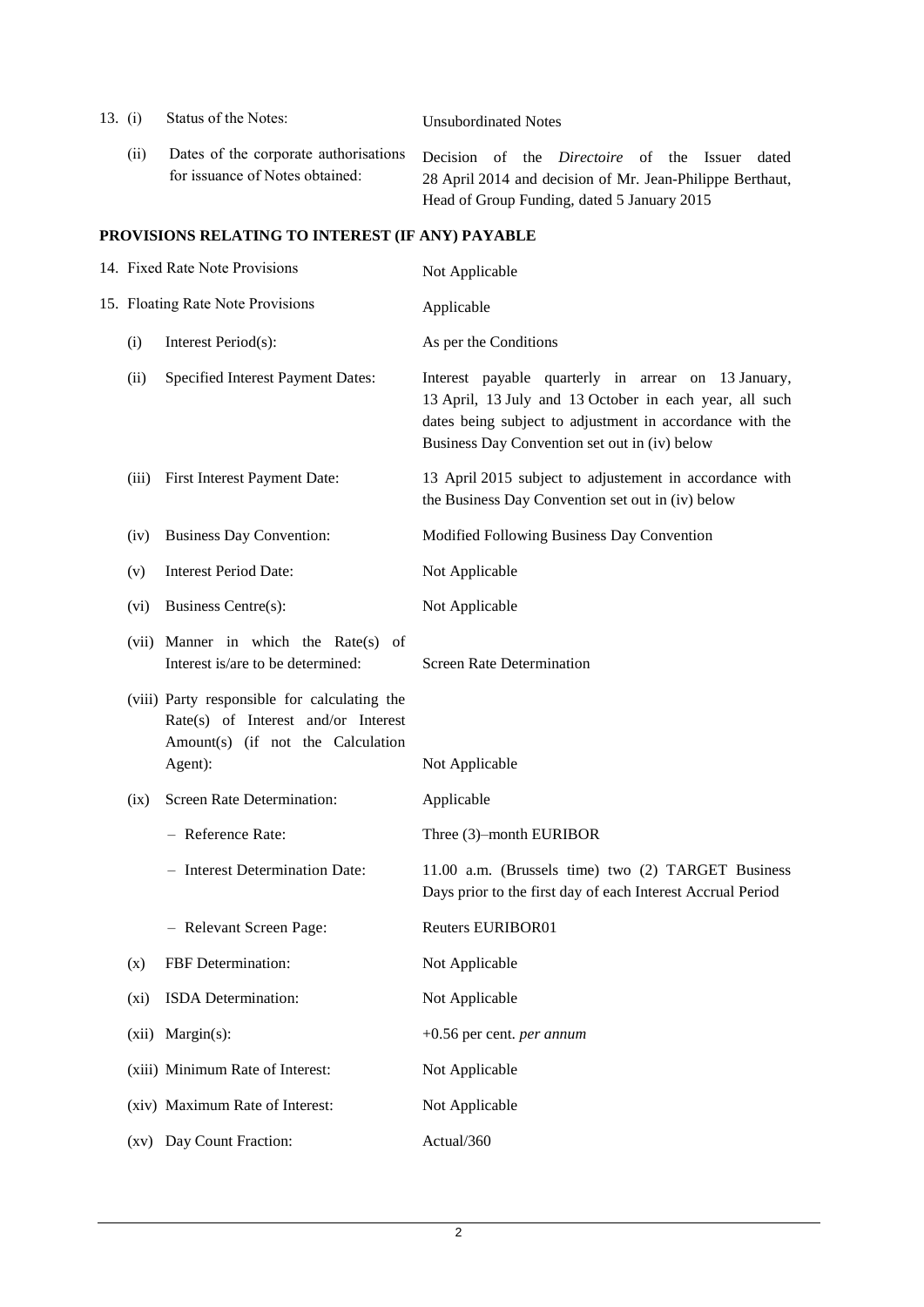|                                               | 16. Zero Coupon Note Provisions                                                                                                                                                              | Not Applicable                                                  |
|-----------------------------------------------|----------------------------------------------------------------------------------------------------------------------------------------------------------------------------------------------|-----------------------------------------------------------------|
| 17. Inflation Linked Interest Note Provisions |                                                                                                                                                                                              | Not Applicable                                                  |
|                                               | PROVISIONS RELATING TO REDEMPTION                                                                                                                                                            |                                                                 |
| 18. Call Option                               |                                                                                                                                                                                              | Not Applicable                                                  |
| 19. Put Option                                |                                                                                                                                                                                              | Not Applicable                                                  |
| 20. Final Redemption Amount of each Note:     |                                                                                                                                                                                              | Euro 100,000 per Note of Euro 100,000 Specified<br>Denomination |
|                                               | Inflation Linked Notes - Provisions relating<br>to the Final Redemption Amount:                                                                                                              | Not Applicable                                                  |
| 21. Early Redemption Amount                   |                                                                                                                                                                                              |                                                                 |
| (i)                                           | Early Redemption Amount(s) of each<br>Note payable on redemption for<br>taxation reasons (Condition $6(g)$ ), for<br>illegality (Condition $6(j)$ ) or on event<br>of default (Condition 9): | Euro 100,000 per Note of Euro 100,000 Specified<br>Denomination |
| (ii)                                          | Redemption for taxation<br>reasons<br>permitted on days others than Interest<br>Payment Dates (Condition 6(g)):                                                                              | N <sub>0</sub>                                                  |
| (iii)                                         | Unmatured Coupons to become void<br>upon early redemption (Materialised<br>Bearer Notes only) (Condition 7(f)):                                                                              | Not Applicable                                                  |

### **GENERAL PROVISIONS APPLICABLE TO THE NOTES**

| 22. Form of Notes:                                                                                                          |                                                                                                                      | Dematerialised Notes            |
|-----------------------------------------------------------------------------------------------------------------------------|----------------------------------------------------------------------------------------------------------------------|---------------------------------|
| (i)                                                                                                                         | Form of Dematerialised Notes:                                                                                        | Bearer form <i>(au porteur)</i> |
| (ii)                                                                                                                        | <b>Registration Agent:</b>                                                                                           | Not Applicable                  |
| (iii)                                                                                                                       | Temporary Global Certificate:                                                                                        | Not Applicable                  |
| (iv)                                                                                                                        | Applicable TEFRA exemption:                                                                                          | Not Applicable                  |
|                                                                                                                             | 23. Financial Centre $(s)$ :                                                                                         | Not Applicable                  |
| 24. Talons for future Coupons or Receipts to be<br>attached to Definitive Notes (and dates on<br>which such Talons mature): |                                                                                                                      | Not Applicable                  |
|                                                                                                                             | 25. Details relating to Instalment Notes: amount<br>of each instalment, date on which each<br>payment is to be made: | Not Applicable                  |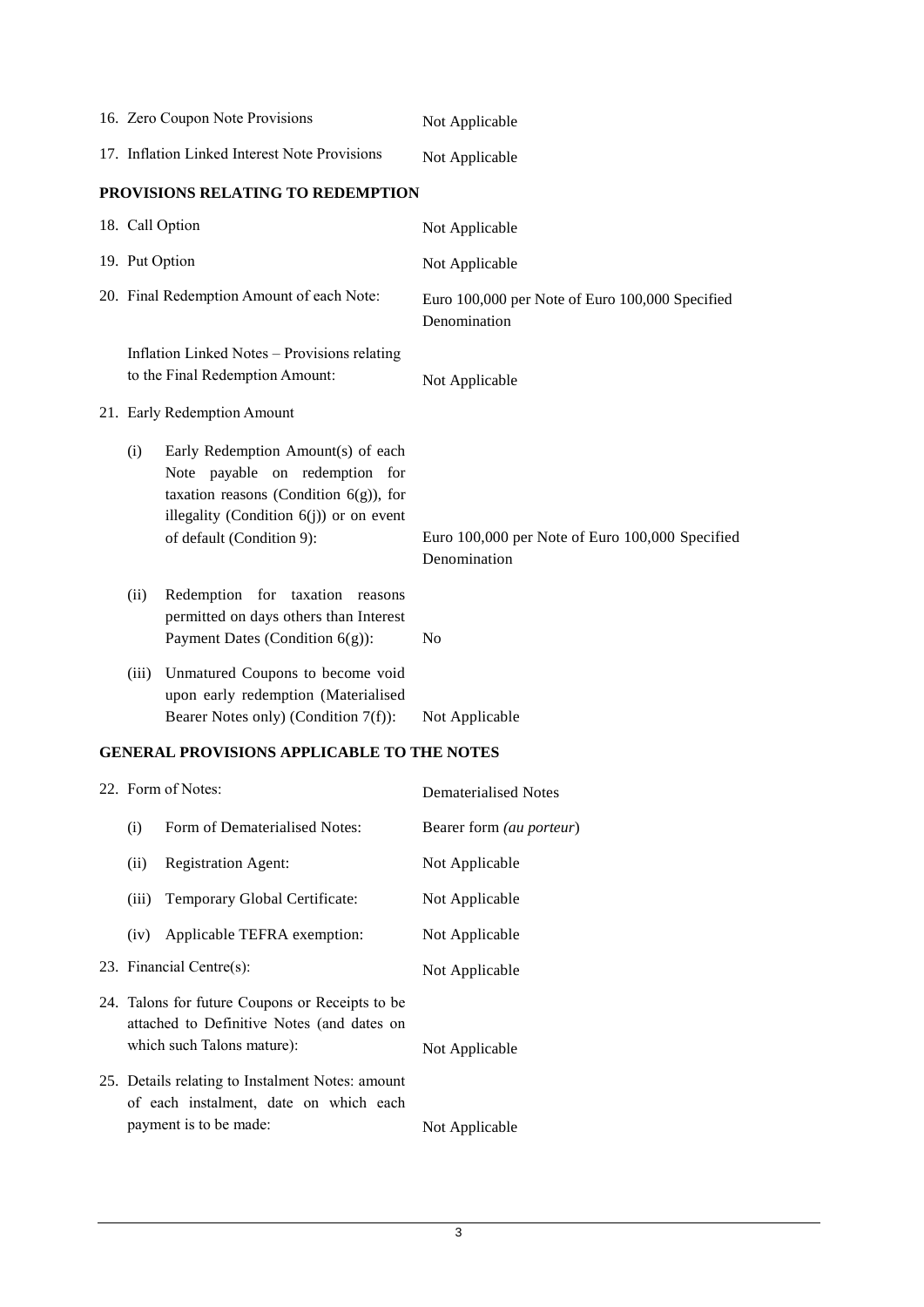| 26. Redenomination provisions: |                                                                                         | Not Applicable                                                                                                                              |
|--------------------------------|-----------------------------------------------------------------------------------------|---------------------------------------------------------------------------------------------------------------------------------------------|
| monétaire et financier:        | 27. Purchase in accordance with Articles L.213-<br>1 A and D.213-1 A of the French Code | Applicable                                                                                                                                  |
| 28. Consolidation provisions:  |                                                                                         | Not Applicable                                                                                                                              |
| 29. Masse:                     |                                                                                         | Contractual Masse shall apply                                                                                                               |
|                                |                                                                                         | Name and address of the Representative:<br>Mr. Sylvain THOMAZO<br>20, rue Victor Bart<br>78000 Versailles<br>France                         |
|                                |                                                                                         | Name and address of the alternate Representative:<br>Mrs. Sandrine D'HAUSSY<br>69, avenue Gambetta<br>94100 Saint Maur des Fosses<br>France |
|                                |                                                                                         | The Representative will receive a remuneration of<br>Euro 2,000 (excluding VAT) per year.                                                   |

### **RESPONSIBILITY**

The Issuer accepts responsibility for the information contained in these Final Terms.

Signed on behalf of BPCE

Duly represented by: Jean-Philippe Berthaut, Head of Group Funding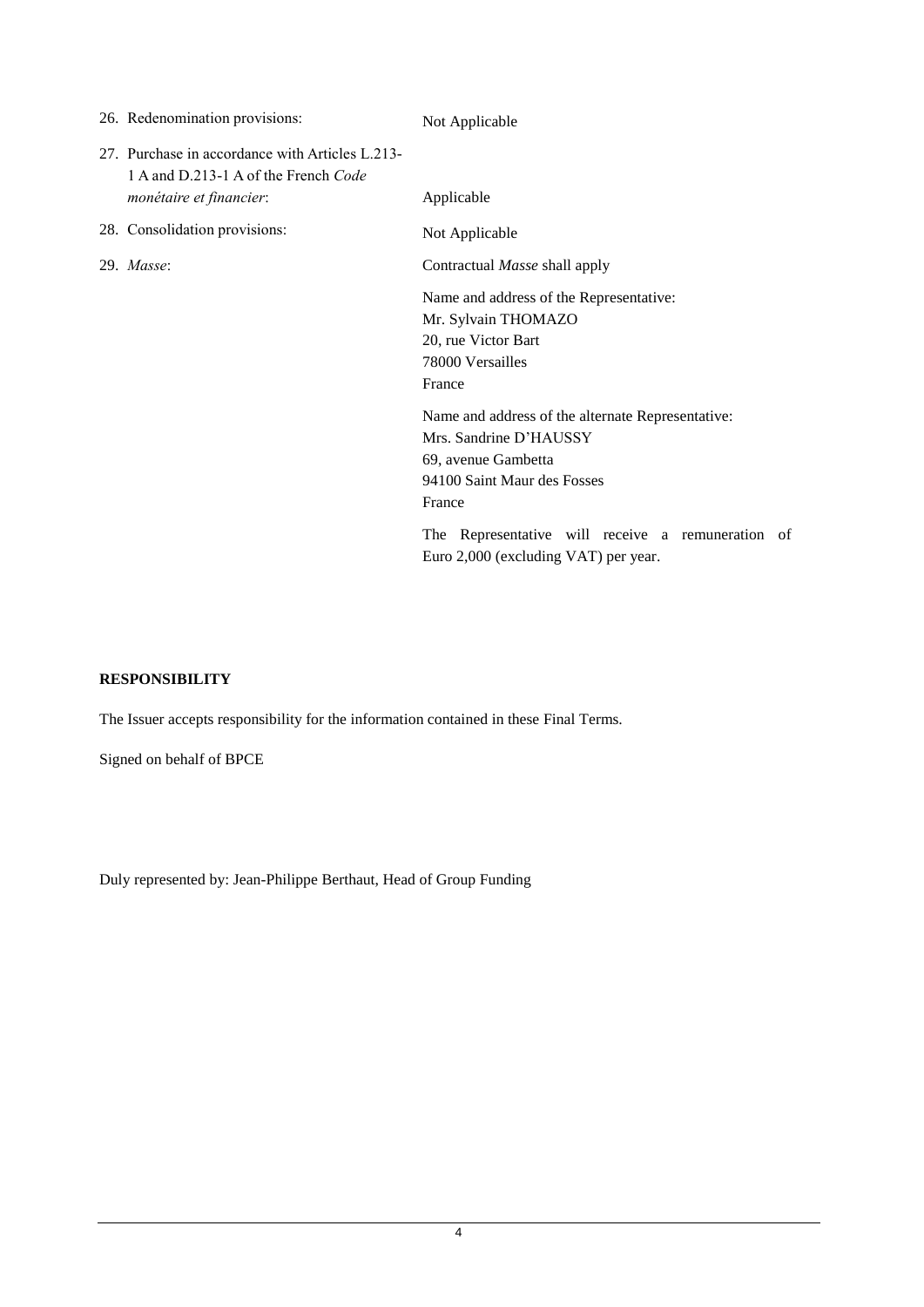# **PART B – OTHER INFORMATION**

#### **1. LISTING AND ADMISSION TO TRADING**

|    | Listing and Admission to<br>(1)<br>trading:                           | Application has been made by the Issuer (or on its behalf) for<br>the Notes to be listed and admitted to trading on Euronext Paris<br>with effect from the Issue Date. |
|----|-----------------------------------------------------------------------|------------------------------------------------------------------------------------------------------------------------------------------------------------------------|
|    | Estimate of total expenses<br>(i)<br>related to admission to trading: | Euro 9,800                                                                                                                                                             |
| 2. | <b>RATINGS</b>                                                        |                                                                                                                                                                        |

Ratings: The Notes to be issued are expected to be rated:

S&P: A

Moody's: A2

Each of S&P and Moody's is established in the European Union and registered under Regulation (EC) No 1060/2009, as amended.

#### **3. NOTIFICATION**

Not Applicable

#### **4. INTERESTS OF NATURAL AND LEGAL PERSONS INVOLVED IN THE ISSUE**

Save as discussed in "Subscription and Sale", so far as the Issuer is aware, no person involved in the offer of the Notes has an interest material to the offer.

# **5. HISTORIC INTEREST RATES**

Details of historic EURIBOR rates can be obtained from Reuters Screen EURIBOR01.

# **6. OPERATIONAL INFORMATION**

| ISIN:                                                            | FR0012431393 |
|------------------------------------------------------------------|--------------|
| Common Code:                                                     | 116552299    |
| Depositaries:                                                    |              |
| Euroclear France to act as<br>(i)<br>Central Depositary:         | Yes          |
| (ii)<br>Depositary<br>Common<br>for<br>Euroclear and Clearstream | Nο           |
| Luxembourg:                                                      |              |